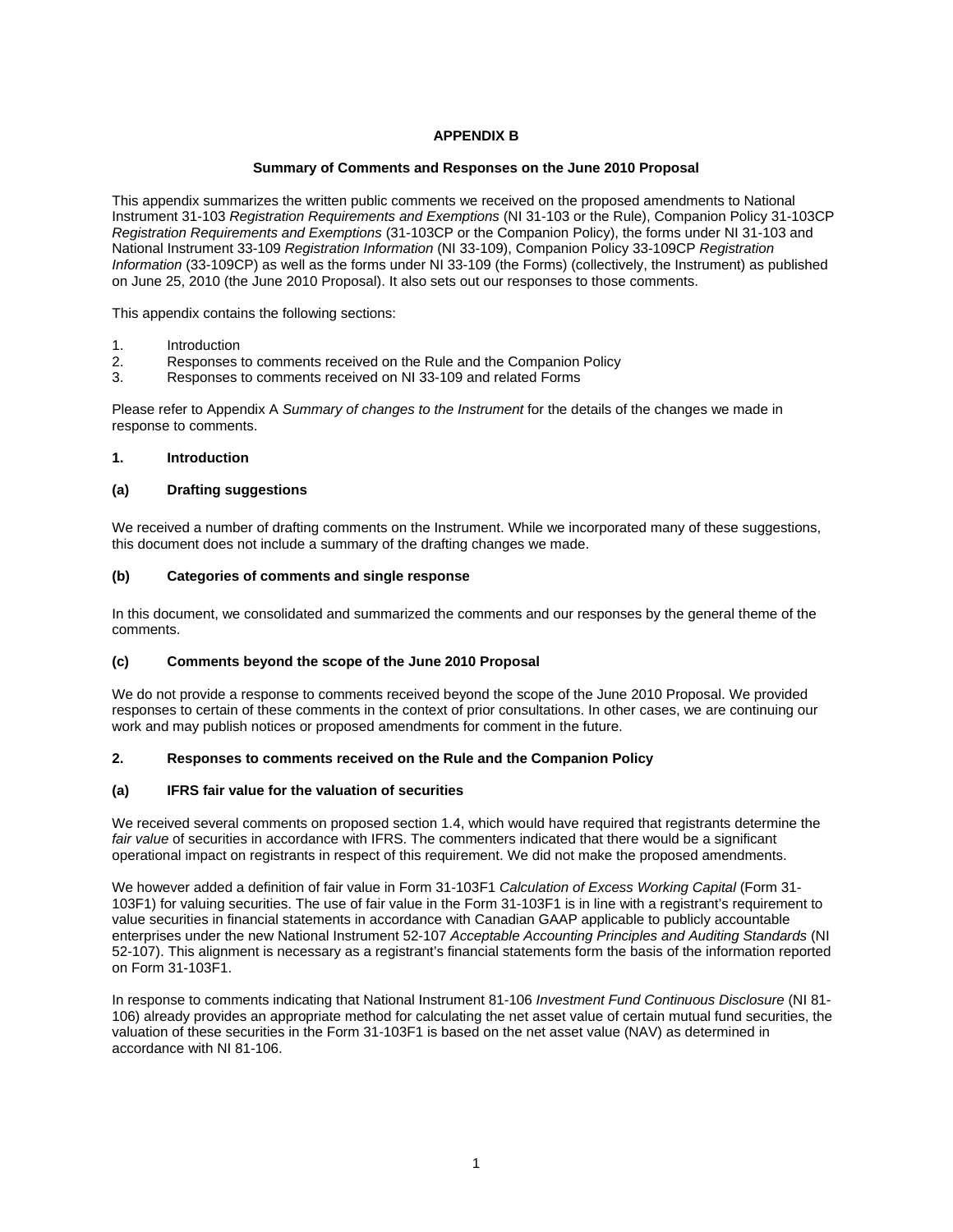# **(b) Proficiency requirements**

### *i. Time limits on examination requirements*

One commenter expressed the view that section 3.3 should be included in Part 9 of NI 31-103 as a provision from which IIROC members would be excepted, since the commenter is of the view that section 3.3 conflicts with IIROC Rule 2900. We disagree. Part 3 of NI 31-103 does not apply to IIROC approved persons, and therefore there is no need to exempt IIROC approved persons from the time limits on examination requirements. This is stated in the Companion Policy.

We received a comment agreeing with the proposed amendments to exclude holders of the CFA Charter and the CIM designation from the requirement of retaking their courses, however, the commenter suggested that this should be conditional upon their designation continuing to be "current" with either the CFA Institute (for the CFA designation) or CSI Global Education Inc. (for the CIM designation), and that the individual be in good standing with the organization that has granted the designation.

In response to this comment, we

- amended 31-103CP to clarify that we may consider the revocation, or other limitation on the use of the CFA Charter or the CIM designation in the assessment of continued suitability for registration; and
- amended Item 8.1 *Course or examination/designation information and other education* in Schedule E *Proficiency* of Form 33-109F4 *Application for registration of individuals and review of permitted individuals*  by adding questions on the CFA Charter and the CIM designation to verify that these designations are in good standing*.*

We remind registered individuals in 31-103CP that they are required to notify us of any change in the status of the CFA Charter or the CIM designation within 10 days of the change, by submitting Form 33-109F5 *Change of Registration Information* in accordance with National Instrument 31-102 *National Registration Database*.

### *ii. Proficiency principle*

We received several comments on the inclusion in section 3.4 of the requirement to understand the structure, features and risks of each security that is recommended by the individual registrant. The commenters expressed the view that the proposed addition to section 3.4, which is a principle-based provision

- is redundant since the requirement to understand the structure, features and risks of each security (also known as the "know-your-product" requirement) already forms part of the requirement to perform registrable activities competently;
- would be more appropriately characterized as a suitability requirement; and
- appears to be already incorporated as a suitability requirement in section 13.3 of NI 31-103.

We amended section 3.4 to provide that the proficiency principle *includes* the requirement to understand the structure, features and risks of each security that is recommended by the individual. We do not believe this proficiency principle is redundant with the know-your-product requirement that forms part of the suitability obligations.

We added guidance in 31-103CP to indicate that the proficiency principle, including knowledge and understanding of the securities that are recommended by the individual, applies notwithstanding the suitability exemption in respect of permitted clients in section 13.3(4).

# *iii. Chief Compliance Officers Qualifying Exam*

We received a comment to the effect that the Chief Compliance Officers Qualifying Exam is an adequate proficiency requirement which should be available for chief compliance officers of exempt market dealers and investment fund managers. The Chief Compliance Officers Qualifying Exam is an IIROC approved exam. We amended sections of Part 3 of the Rule so that this alternative proficiency requirement applies to the chief compliance officers of exempt market dealers and investment fund managers, as well as the chief compliance officers of mutual fund dealers, scholarship plan dealers and portfolio managers.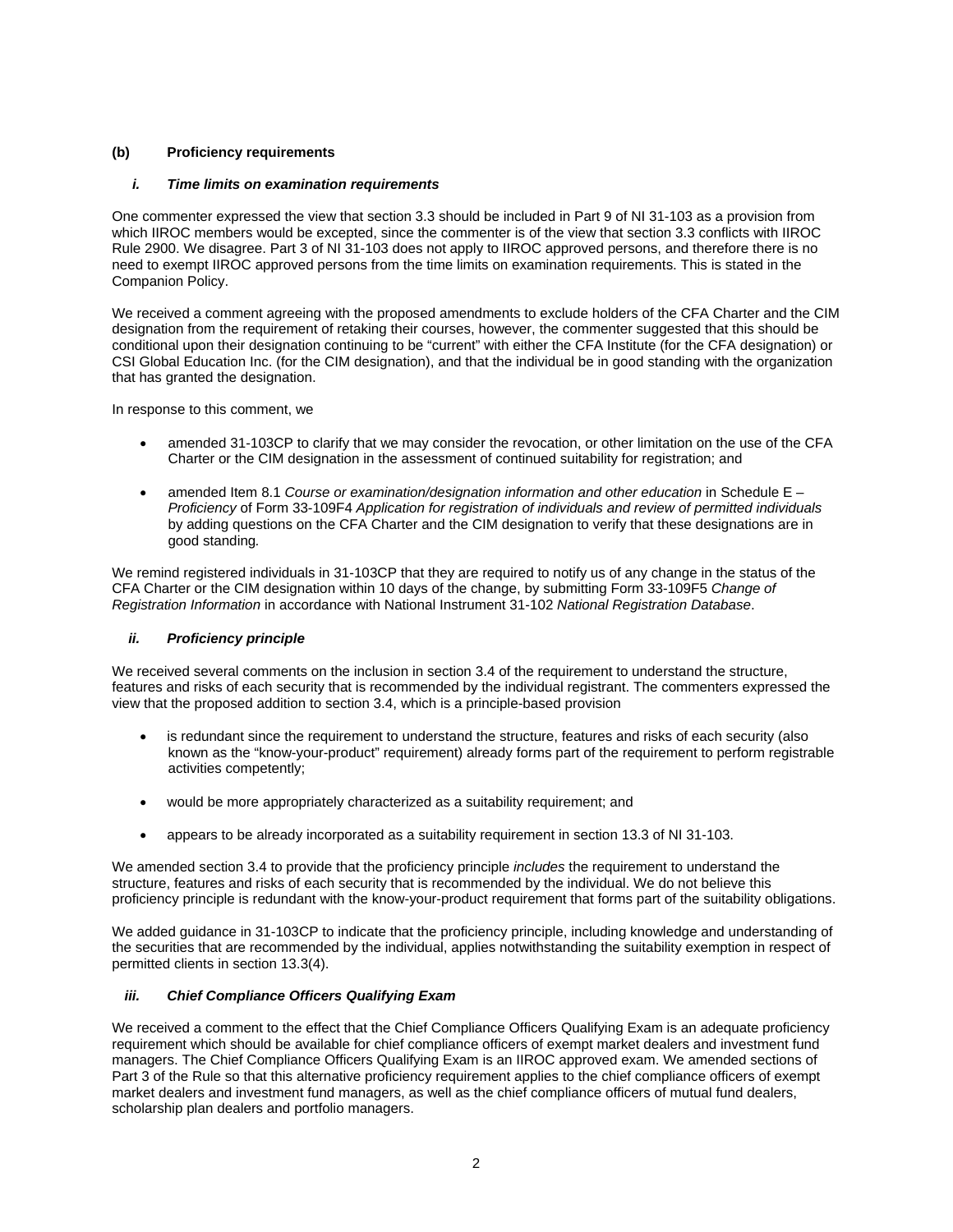### *iv. Experience requirements for advising representatives*

One commenter expressed the view that, as currently stated, the requirements in section 3.11 appear to be different for individuals holding the CFA Charter as compared to individuals having the CIM designation, while the intent of the CSA, according to the commenter, was that they be essentially similar. We disagree and did not make the proposed change to section 3.11. Unlike the CIM designation, there are experience requirements, in addition to examination requirements, that need to be fulfilled in order to obtain the CFA Charter.

# *v. Proficiency requirements for chief compliance officers of portfolio managers*

One commenter stated that the addition of the word *also* in section 3.13(b)(ii) has the effect of making cumulative the requirement of 5 years experience at a Canadian financial institution and the requirement of having worked at an investment dealer or adviser for 12 months. In response, we confirm that both of these requirements need to be satisfied and the amendment to section 3.11 is for clarification only. A registrant may meet this proficiency requirement *concurrently* if, within a 5 year period, the registrant was able to meet both requirements outlined above.

One commenter stated that section 3.14(b)(i) of NI 31-103 should include the Exempt Market Products Exam as one of the alternate proficiency requirements, which would allow the chief compliance officer of an exempt market dealer to qualify as the chief compliance officer of an investment fund manager without gaining additional industry-specific proficiency. We disagree. These are very different categories, and while there is a correlation between investment fund manager registration and mutual funds, the same cannot be said of exempt market dealer registration and mutual funds.

### *vi. Proficiency requirements for dealing representatives of mutual fund dealers and exempt market dealers*

We clarified our intention to allow dealing representatives of mutual fund dealers and exempt market dealers to meet the proficiency requirements in sections 3.5 and 3.9 by the individual having earned a CFA Charter and 12 months of relevant securities industry experience in the 36-month period before applying for registration.

### **(c) Restrictions on acting for another registered firm**

We received numerous comments on our proposal to prohibit individuals from acting as a dealing or advising representative of more than one registered firm. The proposed amendment has been viewed by commenters as

- causing an unnecessary restriction in a situation where a registrant is owned by two shareholders, each holding 50% of the registrant (as the registrant is not technically an affiliate of either 50% shareholder);
- ignoring the fact that valid business reasons exist for dual registration as long as individuals have sufficient time to carry out their duties and are not in a conflict of interest which cannot be managed; and
- ignoring the fact that in circumstances where a firm's operational structure necessitates multiple legal entities, it is often appropriate and necessary for firms to register individuals with different firms.

We were therefore requested to remove this restriction or, in the alternative, add an exception for affiliated firms.

The conflicts of interest that are potentially generated by dual registration are considered significant by the CSA. As part of the review of each individual's fitness for registration, we consider all of the individual's activities. The fact that the individual may be acting for affiliated registered firms is not determinative in our view.

We amended section 4.1, however, to provide that the registered firm should ensure that their representatives do not act on behalf of more than one registered firm. This should facilitate the filing of exemption applications on behalf of several individuals who do act on behalf of more than one registered firm.

Please note that we grandfathered individuals who were dually registered before the coming into force of the amendments to section 4.1.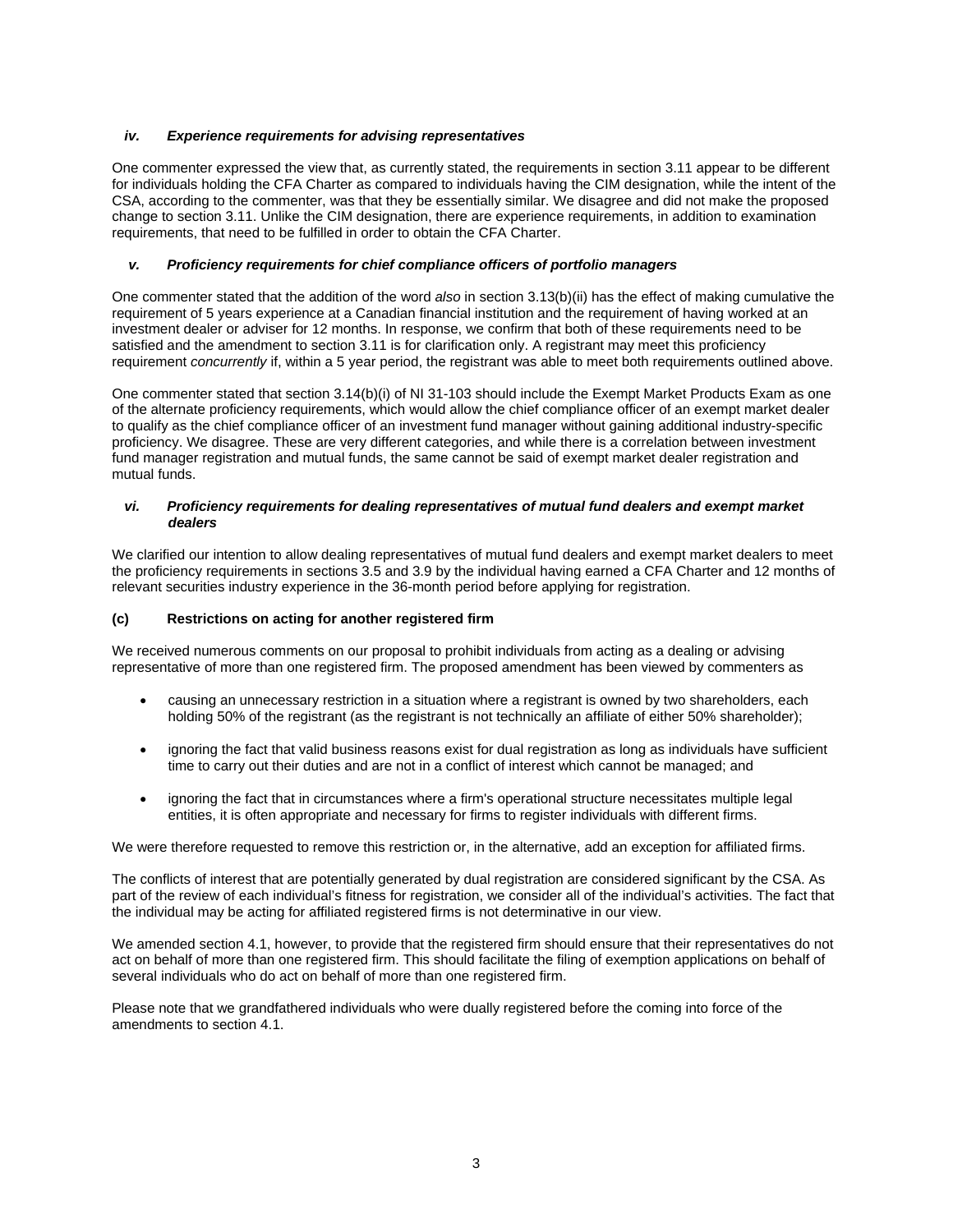# **(d) Categories of registration - firms**

#### *Investment fund manager*

One commenter described a structure of an affiliated group of funds that in their view would avoid the requirement to register more than one investment fund manager within the group. In response, we clarified in the Companion Policy that each investment fund manager is required to be registered, even where there is more than one investment fund manager within an affiliated group of funds. Investment funds organized as multiple entities within a fund complex are required to register, absent exemptive relief having been granted. Having a management agreement in place that delegates all or substantially all of the investment fund manager functions to an affiliate is only a factor we would consider in reviewing an application for exemptive relief, it is not determinative.

We received a submission that, in the context of fund complexes or groups, a general partner, trustee or board of directors of a corporation does not necessarily engage in "investment fund manager activities" and as such this entity is not required to be registered as an investment fund manager. The commenter also stated that only one investment fund manager per fund should be registered given the possibility of delegating to a registrant activities that require registration. The commenter views this as being consistent with the guidance for limited partnerships set out in section 7.3 of 31-103CP. The commenter also believes that the principle of delegation in section 7.3 should be equally applicable to trustees and corporations such that multiple registrations should not be necessary if the trust or corporation in question enters into a contract with a registered (or qualified) investment fund manager.

In response to the comment, we clarified the guidance on the requirement to register when the fund is part of a group or fund complex. We expect exemption applications to be made by investment fund managers that have delegated the management of the fund function to a registered affiliate, and we included guidance on the factors we will consider in respect of these exemption applications. We repealed the guidance on limited partnerships in view of this new guidance.

#### **(e) Exemptions**

#### *i. Trades to or through a registered dealer*

In response to requests for clearer guidance on the availability of this exemption in certain circumstances, we amended the Companion Policy to address additional situations that demonstrate the appropriate use of this exemption.

#### *ii. Investment fund trades by advisers to managed accounts (formerly Adviser – non-prospectus qualified investment fund)*

One commenter expressed the view that an adviser that uses funds sub-advised by either affiliated or external portfolio managers would not be able to rely on this exemption when placing trades, including rebalancing trades on behalf of its managed account clients. We note that in these circumstances exemptive relief may be requested.

#### *iii. International dealers*

We were requested to amend section 8.18 to permit foreign fund managers to rely on the international dealer exemption if they are permitted to sell the securities of their foreign funds in their home jurisdictions without registration as a dealer. We believe that it would be more appropriate to consider this issue in the context of an exemptive relief application.

We received comments on the requirement that was proposed in the June 2010 Proposal on the Canadian residency requirement for permitted clients. We included a definition of Canadian permitted client and added an express restriction in this respect.

We also received several comments expressing the view that subparagraph (e) and (f) are not redundant and should not be repealed. Given the unintended consequences of this proposed change, as indicated to us by the commenters, we agree and did not repeal these subparagraphs.

We received requests for confirmation as to whether an international dealer or adviser would be required to send existing clients a new notice with the revised wording changes to section 8.18(4)(b) and 8.26(4)(e). We confirm that the requirement has no retroactive effect and that existing clients need not receive the new notice.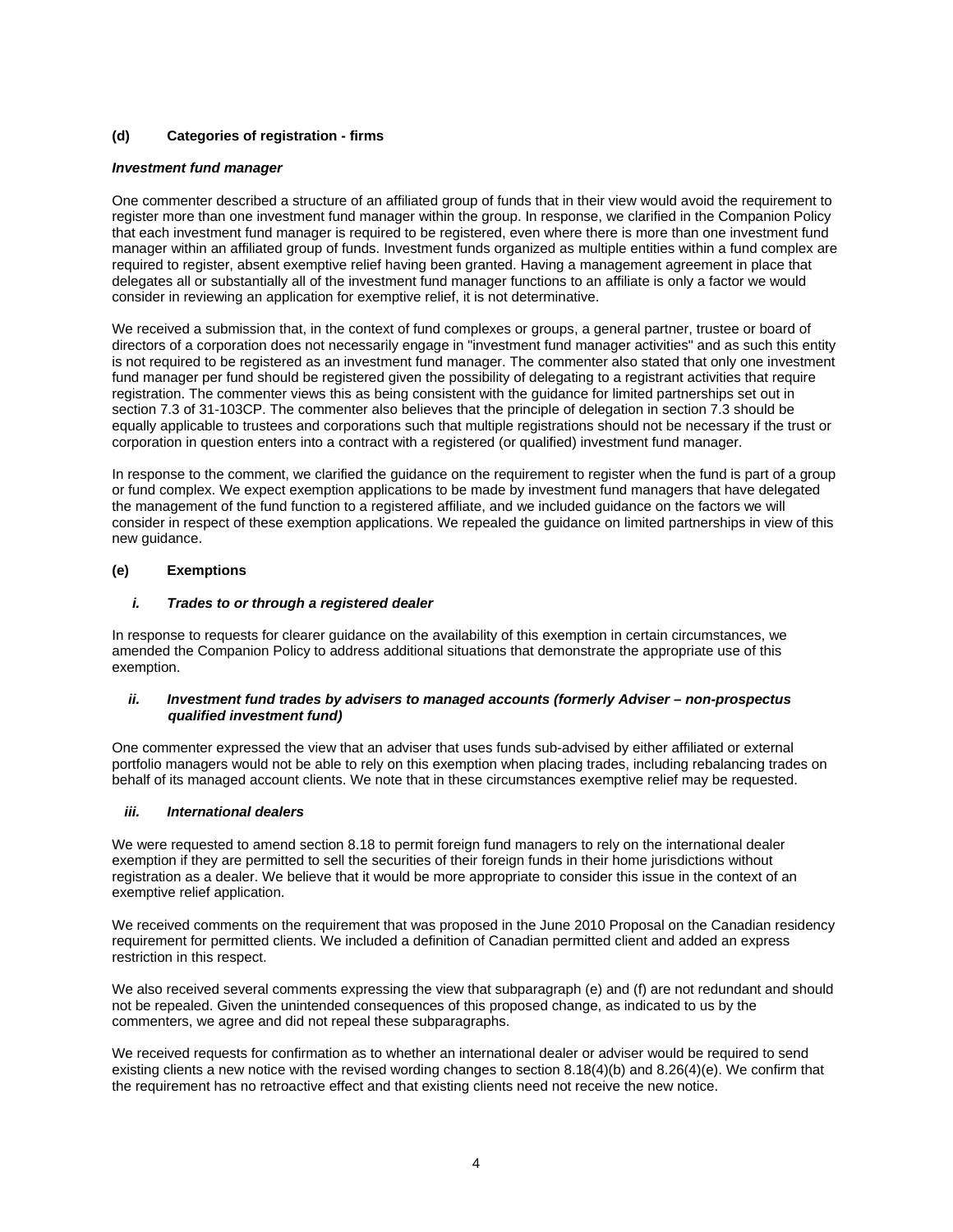We received a request to clarify whether the notice to regulators required by section 8.18(5) is prospective or retrospective. We amended the provision to clarify that the notice must be given if the person or company relied on the exemption at any time during the 12 month period preceding December 1 of a year.

# *iv. Dealer without discretionary authority*

One commenter expressed the view that the exemption from the adviser registration requirement under section 8.23 is only available to registered dealers and that this creates a regulatory gap for firms relying on dealer registration exemptions, such as the Northwestern exemption orders or the exemption in section 8.8 for investment funds and investment fund managers. We disagree. Giving advice is not permitted under the Northwestern exemption. Accordingly, the regulatory gap referred to by the commenter is not apparent: the adviser exemption is available to registered dealers because they are registered, and not to persons or companies engaging in dealing activities under the benefit of an exemption. If when acting as a dealer the person or company triggers the adviser registration requirement, they must register as an adviser unless an exemption is available.

We received a comment suggesting that there should be an exception to the disclosure requirement in section 8.25(3) where "buy, sell, or hold" recommendations are incidental to the main purpose of the publication (for example, where the main purpose is investor education). The commenter believes that the disclosure requirements in subsection 8.25(3) are onerous and impractical. We remind the commenter that disclosure is required by the person providing advice under this exemption only where certain persons or companies have a financial interest or other interest in the security or securities being recommended. These are not new requirements. We do not agree with a distinction in disclosure requirements depending on the main or incidental purpose of the publication.

# *v. International advisers*

One commenter has suggested that the intention of the international adviser exemption has been to provide qualifying clients with access to investment advice on foreign securities, which is often provided by way of global mandates. By their nature global mandates are structured to include some appropriate weighting for Canadian issuers reflecting Canada's relative economic position on a global basis.

While we did not make the change suggested by the commenter, we included guidance in the Companion Policy on permissible incidental advice on Canadian securities by international advisers relying upon the exemption under section 8.26. We provide examples of such permissible incidental advice.

We received the same comments and request for clarification on the Canadian residency requirement of permitted clients, the client notice and regulator notice, respectively, as for the international dealer exemption, and our responses are the same.

# **(f) Exceptions for members of self-regulatory organizations (SROs)**

We received a comment recommending that we delay the application of the proposed change to section 9.3(6) in Québec until the adoption of the MFDA-harmonized rules. The commenter states that the proposed amendment to the exemptions found under subsection 9.3(6) may have a significant impact on mutual fund dealers operating in Québec. Paragraph 9.3(6) currently exempts mutual fund dealers in Québec from the same ongoing registrant obligations as those for which MFDA members are exempt, provided that the mutual fund dealer complies with applicable regulations in Québec.

The Autorité des marchés financiers has previously publicly stated that it intends to adopt rules largely harmonized to those of the MFDA by September 2011. Assuming that the proposed amendments to NI 31-103 will be enforced sometime in early 2011, the commenter is of the view that mutual fund dealers operating in Québec will need to comply with some of the ongoing registrant obligations in NI 31-103 for a few months, to then be subject to the new MFDA-harmonized rules.

We disagree with the comment. Mutual fund dealers in Québec must comply, since September 28, 2009, with certain sections NI 31-103, including section 14.2 and section 14.12. In the case of section 14.2, the Autorité des marchés financiers granted an exemptive relief order on September 1, 2010 to extend to mutual fund dealers in Québec the same transition granted to MFDA members. The amendment to the Rule in respect of the exemption now provided in section 9.4(4) is a clarification of the regime applicable to mutual fund dealers in Québec.

This section now provides that in Québec, the requirements listed in subsection (1) of section 9.4 do not apply to a mutual fund dealer to the extent equivalent requirements to those listed in subsection (1) are applicable to the mutual fund dealer under the regulations in Québec.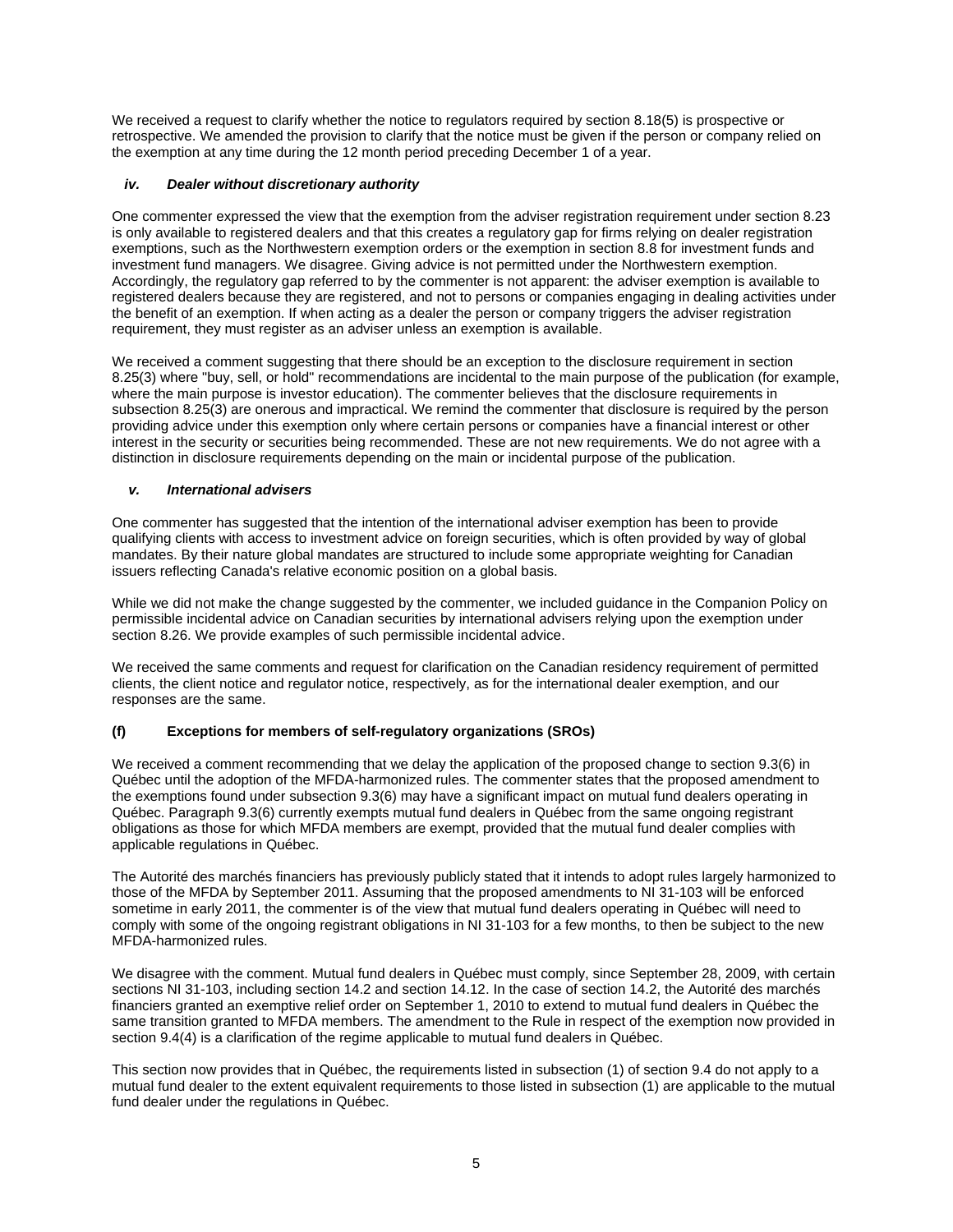We refer in section 9.4(4) to *existing requirements* in Québec. The effect of section 9.4(4) is that existing requirements in Québec apply, and not the corresponding NI 31-103 requirement in respect of

- section 12.1 [capital requirements]
- section 12.2 [notifying the regulator of a subordination agreement]
- section 12.3 linsurance dealerl
- section 12.6 [global bonding or insurance]
- section 12.7 [notifying the regulator of a change, claim or cancellation]
- section 13.3 [suitability]
- section 13.12 [restriction on lending to clients]
- section 13.13 [disclosure when recommending the use of borrowed money]
- section 13.15 [handling complaints]
- subsection 14.2(2) [relationship disclosure information]
- section 14.6 [holding client assets in trust]
- section 14.8 [securities subject to a safekeeping agreement]
- section 14.9 [securities not subject to a safekeeping agreement]

Since there is no equivalent *existing requirement* in Québec, the following sections of the Rule, which are included in section 9.4(1), do apply to mutual fund dealers in Québec:

- section 12.10 [annual financial statements]
- section 12.11 [interim financial information]
- section 12.12 [delivering financial information dealer]
- section 14.12 [content and delivery of trade confirmation]

We received a request to exempt SRO members also registered in other categories from the requirement to file financial statements and working capital forms with regulators. We are not making this requested change at this time. We note that SRO members that are registered in multiple categories may use the forms prescribed by the SROs, on certain conditions. See sections 12.1, 12.12 and 12.14 for requirements on calculating working capital and the delivery of working capital calculations for SRO members that are registered in multiple categories.

#### **(g) Compliance systems**

We received a comment to the effect that the guidance provided in the Companion Policy is unclear whether systemic monitoring responsibilities can be fulfilled through firm procedures, or whether an "off-the-shelf product" is required. We reiterate that the compliance systems requirements in the rule are principles–based and we do not mandate how registrants comply with the requirement.

#### **(h) Solvency and financial reporting requirements**

#### *i. Capital requirements*

We received comments that the current requirement that all guarantees, irrespective of their risk and/or character, be included in excess working capital, is unnecessarily onerous. The commenters submit that the interests of the public are best served by an excess working capital calculation that accounts for each of the following factors: (a) the size of the guarantee; (b) the registrant's category; (c) the likelihood the guarantee will be called; and (d) the nature of the guarantee (third-party guarantees versus related-party guarantees).

It is not possible to anticipate all situations suggested by the commenter. The excess working capital calculation has been designed to apply to all non-SRO registrants. Exemptive relief may be available if the requirement to include all guarantees is unduly burdensome.

We were also asked to reflect the non-cumulative nature of the capital requirements for a firm holding multiple registrations. We note that this is already stated in section 12.1 of the Companion Policy, under the heading *Working capital requirements are not cumulative.* 

Finally, one commenter is of the view that there should be an exemption for US broker dealers provided they file the Financial Industry Regulatory Authority, Inc. (FINRA) form. We are not prepared to make this change at this time but will consider exemptive relief applications if certain conditions are met.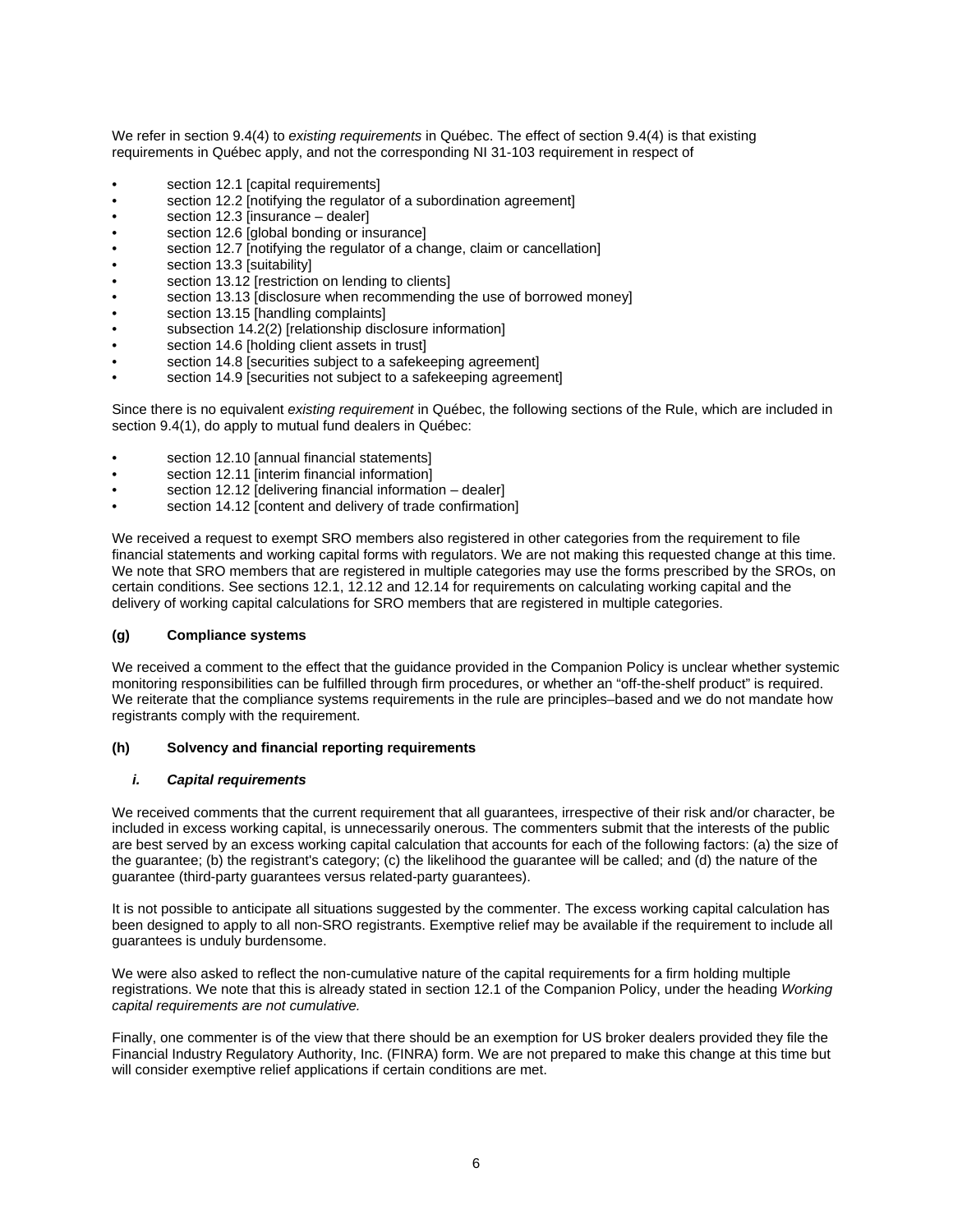# *ii. Insurance requirements*

We were asked to clarify in Form 31-103F1 that the "bonding or insurance policy" refers only to the bonding or insurance the firm must maintain pursuant to Part 12 of NI 31-103. We agree with the commenter and amended Form 31-103F1 accordingly.

One commenter has suggested that we amend Appendix A – *Bonding and Insurance Clauses.* The commenter believes that there are always exclusions and terms and conditions in commercially available bonding or insurance that limit coverage to something less than any loss arising from the listed risks. As a result, the commenter stated that strict compliance with these requirements is impossible. We disagree. The clauses in Appendix A are those currently being used in industry.

# **(i) KYC and suitability**

We received comments to the effect that according to section 13.2(7), a registrant who is registered both as a mutual fund dealer (exempt from MFDA membership) and as an adviser would not be exempt from the requirement to establish whether a client is an insider of a reporting issuer.

The commenter believes that compliance with this requirement should depend on the capacity in which the registrant is acting in respect of a particular client and not on the number of categories of registration the firm or the individual holds. We agree and granted new blanket/omnibus relief in November 2010. We amended section 13.2(7) in the June 2010 Proposal accordingly.

# **(j) Restrictions on certain managed account transactions**

We received several comments on the scope and application of section 13.5 for registered dealers that are members of IIROC and who conduct advising activities (IIROC advisers) to managed accounts. One of the commenters is of the view that if an IIROC adviser's proprietary inventory account is considered to be an "investment portfolio" for the purposes of section 13.5(2)(b) of NI 31-103, the amended section 13.5 of NI 31-103 (as published as part of the June 2010 Proposal) would prohibit the IIROC adviser from selling fixed income securities from its inventory account to its discretionary managed account clients. We had not fully considered the impact that the June 2010 Proposal would have on the ability of an IIROC adviser to trade securities from its inventory account.

Therefore, we did not make the change proposed in the June 2010 Proposal. However, we added additional guidance in the Companion Policy on this issue.

### **(k) Referral arrangements**

In response to a comment that the definition of referral arrangements is too broad, we again note, as in previous comment responses throughout the consultation process on NI 31-103, that this definition is intended by the CSA to be broad, as we are concerned with the business conduct of registered individuals. We however added guidance in the Companion Policy indicating our view that the receipt of an unexpected gift of appreciation would not fall within the scope of a referral arrangement.

We received numerous comments on the fact that the provisions in NI 31-103 relating to referral arrangements and the rules made by IIROC and the MFDA in order to conform with NI 31-103 could result in the unintended consequence of regulating business arrangements of registered individuals acting in the capacity of a licensed insurance agent outside their dealer that are not related to securities-related business.

We confirm, in response to questions raised by commenters, that:

- we do not generally view a syndication arrangement for the offering of securities as a referral arrangement;
- the referral arrangement regime in the Rule does not prescribe that payment of referral fees be made to the firm;
- the requirement to ensure that the required disclosure is provided to clients rests on the registered firm; however, it can be provided by either party provided it is clearly set out in the referral agreement;
- an arrangement to purchase a list of potential clients may be considered a referral arrangement;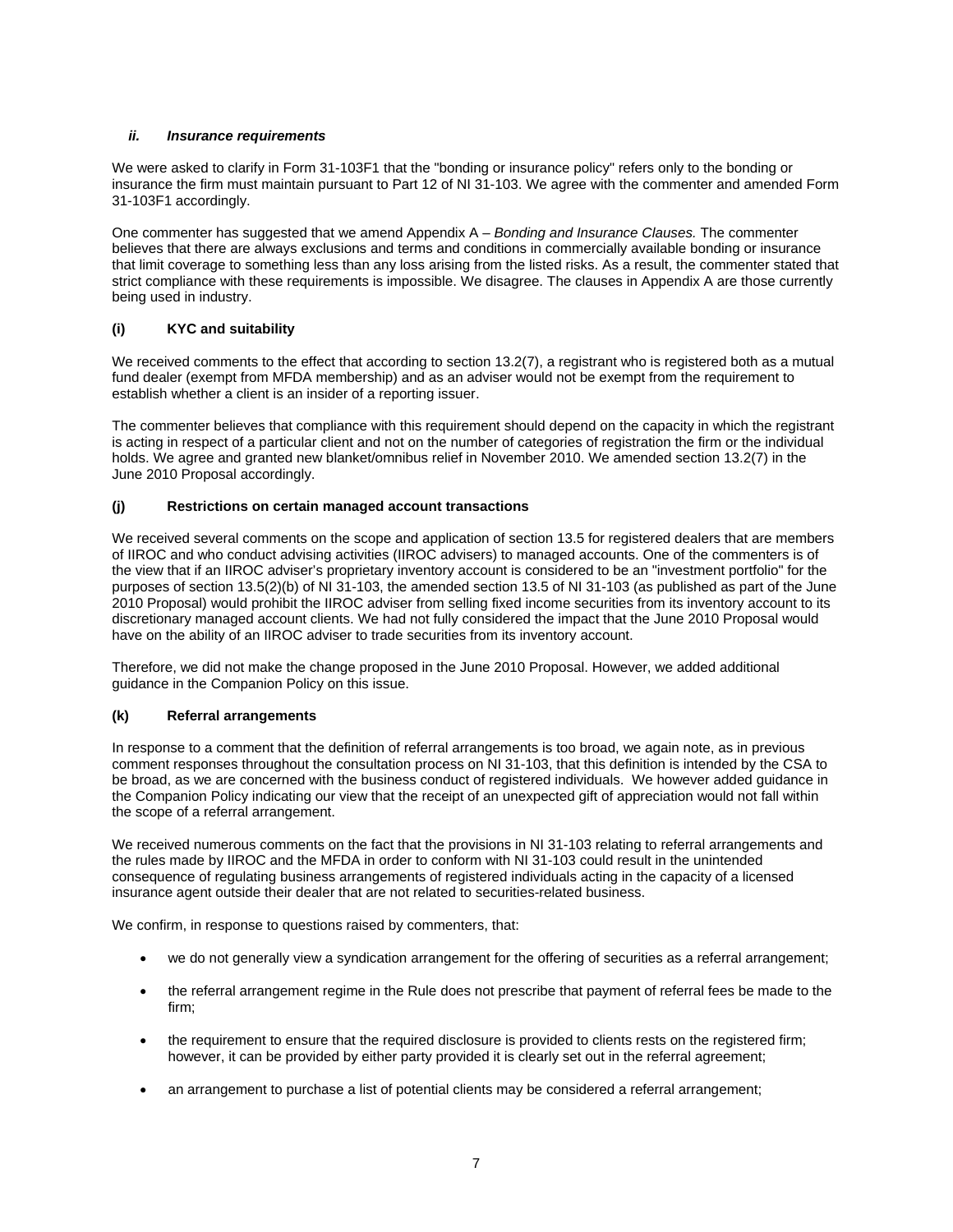- a finder's fee may be considered to be within the scope of the referral arrangement provisions; and
- we reiterate that referral arrangements within the same firm are not generally covered by the regime, however, we expect a registered firm to consider these types of referrals as part of the conflicts requirements in section 13.4.

### **(l) Loans and margins**

We received a comment stating that section 13.12 should be amended to allow loans made by an investment fund manager to a fund where the loan is for the purposes of enabling a fund to temporarily pay for unitholder redemptions and fund expenses. We acknowledge that an investment fund manager that lends money, extends credit or provides margin in certain circumstances may be prohibited from these activities under section 13.12. Accordingly we have provided an exception in section 13.12(2) which allows an investment fund manager to make certain loans. Where any conflicts of interest arise in respect of these short-term loans, we expect registrants to manage that conflict.

One commenter has asked that we clarify whether section 13.12 is intended to prohibit a registrant from providing products to its clients that have embedded in them a leverage component. We amended the Companion Policy to provide additional guidance on this issue.

# **(m) Complaint handling**

We received requests for clarification on the interface between the Québec regime for complaint handling, including specific questions as to how compliance with the *Securities Act* (Québec) provisions, which is deemed to be compliance with the Rule, is affected when the registrant is registered in several jurisdictions.

The Rule provisions on complaint handling are based on the Québec regime. However, Québec cannot adopt in a Rule provisions that are, in substance, already in its legislation. To the extent a registrant deals with a client in Québec, it must comply with sections 168.1.1 to 168.1.3 of the *Securities Act* (Québec) in all cases. When dealing with clients in other jurisdictions, the registrant must meet the Rule requirements. The only substantive difference is that the Autorité des marchés financiers will generally not act as mediator for complaints of clients outside Québec.

We also received comments stating that the guidance in the Companion Policy is prescriptive and as such, should be in the Rule. We remind commenters that the guidance, which was developed by the CSA together with IIROC and the MFDA, sets out our expectation on what would constitute an effective complaint handling system. The requirement to deal with client complaints provided in the Rule remains a principle-based requirement.

### **(n) Dispute resolution service**

We received comments on the proposed list of complaints in section 13.16. We have not made this change and have maintained the language in the current law.

We have extended, in section 16.16, the transition period for the coming into force, outside Québec, of section 13.16 to September 28, 2012 to allow the CSA to further consider this regime in light of a number of questions we have received. Considering the importance of this provision in respect of investor protection, we may publish proposed amendments for comments in the future.

Commenters have suggested that the SROs amend their rules to provide the same choice of dispute resolution service. We note both IIROC and the MFDA rules mandate membership in the *Ombudsman for banking services and investments* (OBSI), which is consistent with section 13.16 of the Rule since OBSI is considered an independent dispute resolution service. We note that SRO rules may be more prescriptive than the requirements prescribed in the Rule.

### **(o) Relationship disclosure information**

A commenter has requested that section 14.2(j) be amended in order to reflect the transition period for the coming into force of section 13.16 [*Dispute resolution service*]. We agree and amended section 14.2(j) accordingly.

### **(p) Notice to clients by non-resident registrants**

We received comments requiring clarifications on the meaning of physical place of business. We also received a comment expressing the view that we should consider revising section 14.5 to exempt all registered firms who have a head office in Canada from the requirement to provide a section 14.5 notice to those of its clients who live in any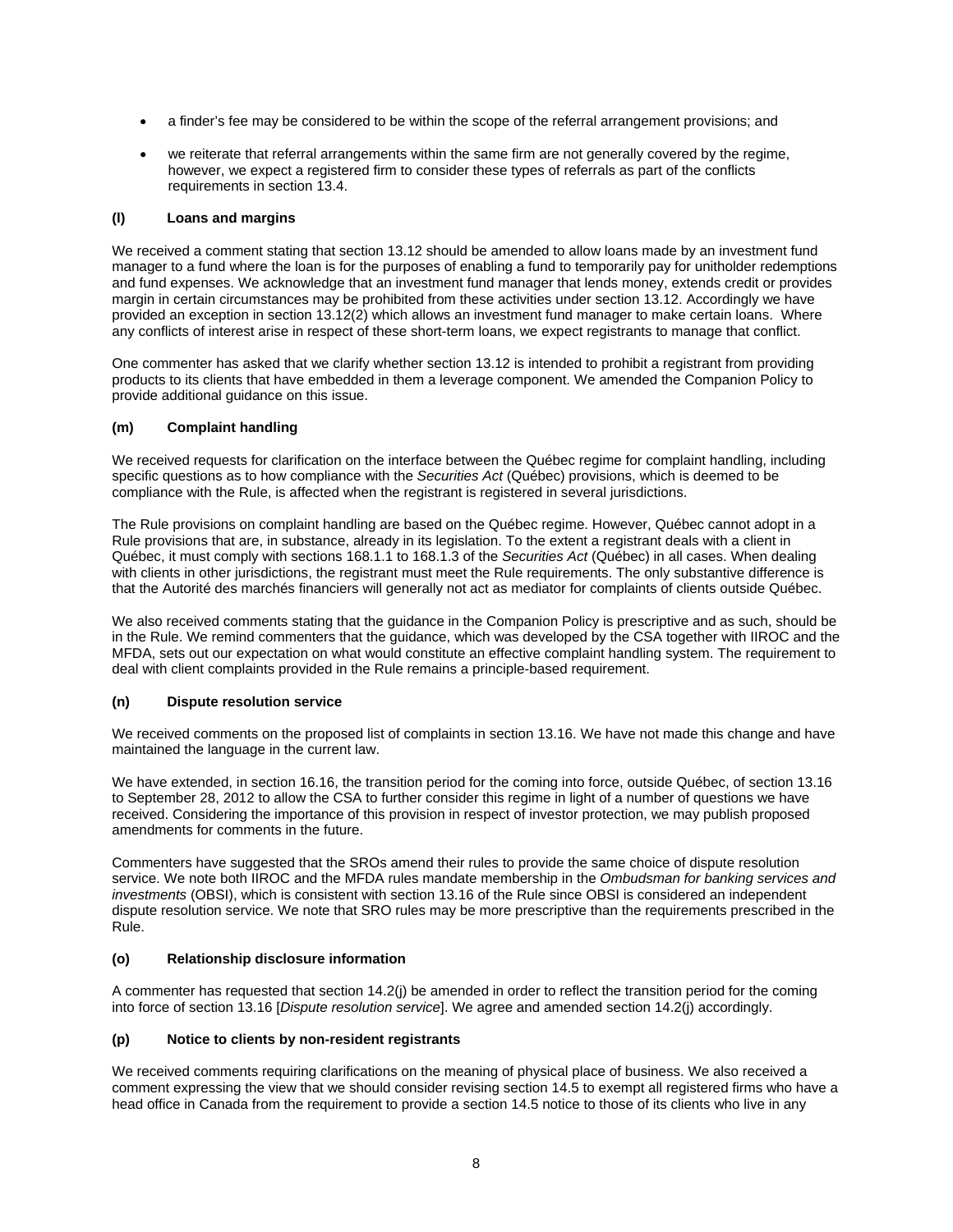other Canadian province or territory, regardless of whether the registered firm has a place of business in that Canadian province or territory.

We amended section 14.5 by adding an exception to the requirement to provide the risk notice to clients in a local jurisdiction if the firm has its head office in Canada and is registered in the local jurisdiction. The Rule no longer refers to a physical place of business.

# **(q) Account activity reporting**

# *i. Trade confirmations*

Further to the June 2010 Proposal, we are adding a requirement in section 14.12(5) for investment fund managers to send trade confirmations in certain circumstances. One commenter has expressed the view that section 8.6(1) exempts a portfolio manager from the requirement to register as an exempt market dealer if the portfolio manager acts as adviser and as investment fund manager to a fund, and the trades in units of the fund are with managed accounts of the portfolio manager. The commenter suggested that one unintended consequence of the addition of section 14.12(5) in the June 2010 Proposal is that it reinstates the requirement to send trade confirmations while the Rule exempts the firm relying on the section 8.6 exemption from this requirement. We agree with the commenter and have added a new subsection 14.12(6) which states that the trade confirmation requirement does not apply to trades made in reliance on section 8.6.

We received a comment expressing the view that 14.12 of the Companion Policy should be amended to confirm that the existing documentation is sufficient to satisfy a dealer's outsourcing obligations. In response to this comment, we reiterate that firms may meet their obligations in a variety of ways, and our expectation is that firms ensure they are meeting the requirements to oversee their service providers. The level of oversight and the determination as to whether existing arrangements meet those requirements is up to the firm. We confirm that the guidance on outsourcing is not retroactive.

### *ii. Account statements*

We received informative comments on our consultation on what securities are required to be reported in account statements and on the determination of the value of the securities reported in account statements. We have not made the proposed amendments to section 14.14 of the Rule that would have required that securities be valued using fair value. Section 14.14 continues to refer to market value.

We were asked to provide further clarity for scholarship plan dealers with respect to account reporting, given that these firms are scholarship plan dealers and investment fund managers of scholarship plans. We did not make any change to the Rule or the Companion Policy, as the dealer has the responsibility to send the account statements, and dual registration does not impact this requirement. The dealer may however outsource this function to the investment fund manager, but the dealer remains responsible for the reporting it outsources. We provide guidance on outsourcing in the Companion Policy.

On the timelines for providing account statements, we received a comment to the effect that the requirement to deliver monthly statements would apply to the dealer's registration as an exempt market dealer but not to the dealer's registration as a mutual fund dealer creating a misalignment in timing of delivery of statements. Each category of registration has its own requirements, which in certain cases may not align for registrants in multiple registration categories. We expect compliance with the Rule as prescribed for each category.

We were requested to clarify that registered dealers can continue to rely on third-party pricing providers when an observable market price is unavailable. We confirm that third-party pricing providers can be used by registrants to determine valuation of securities where an observable market price is unavailable, provided that there is adequate oversight of the service providers by the registrant in accordance with the guidance on outsourcing in the Companion Policy.

We received comments suggesting that registrants should be exempt from the requirement to send account statements where another party is sending a statement. We provide guidance on outsourcing in the Companion Policy.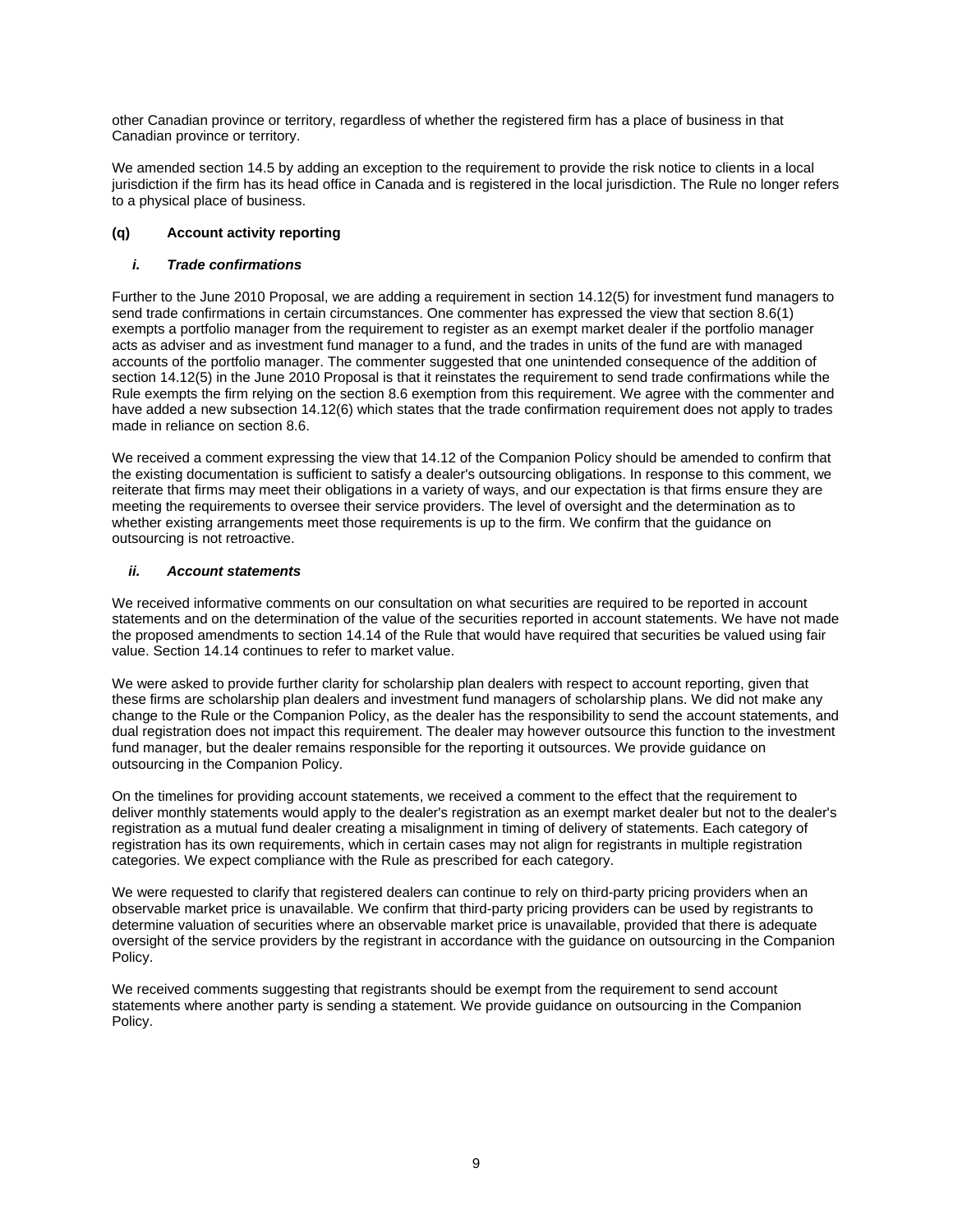# **3. Responses to comments received on NI 33-109 and related Forms**

### **(a) NI 33-109**

We received a comment that the definition of "permitted individual" in NI 33-109 should be revised to clarify that a permitted individual may also be a registered individual. We amended the definition accordingly. We clarified the guidance in 33-109CP to confirm that a permitted individual may or may not be a registered individual.

One commenter has stated the CSA should consider extending the deadline from 7 days to 10 business days to report material changes (for example, outside business activities, criminal disclosure, etc.) since it can take time for registered firms to review the individual's information for completeness and gather the necessary supporting documents prior to reporting the change on the National Registration Database (NRD). We agree that longer timelines for filings are appropriate and changed all 5 business day and 7-day time periods to 10 days. Please note that the revised 10 day period is not 10 business days.

### **(b) Form 33-109F1** *Notice of Termination of Registered Individuals and Permitted Individuals*

One commenter has asserted that section 4 of Item 5 of Form 33-109F1 (which requires disclosure of "any written complaints, civil claims and/or arbitration notices filed against the individual or against the firm about the individual's securities-related activities…" in the past 12 months) is too broad in its scope. We disagree with the commenter. Written complaints are usually serious enough to warrant disclosure in section 4 of Item 5. We require this information in order to assess continued fitness for registration of the individual.

### **(c) Form 33-109F4** *Registration of Individuals and Review of Permitted Individuals*

We received several comments on this form:

- one commenter stated that the instructions contained in this form, which advises the applicant to contact the compliance, registration or legal department of the sponsoring firm or a legal advisor if they have any questions relating to the information contained on the application, should be removed. The commenter is of the view that unless the legal adviser is familiar with securities regulations pertaining to disclosures, they could provide the registrant with inappropriate advice. This has occurred on a number of occasions where applicants failed to provide required information based on advice received from an outside legal source. Consequently, we amended the instructions to indicate that the applicant should consult with a legal advisor with securities regulation experience;
- in response to the comment that since "branch manager" is no longer an IIROC category this field should be updated to indicate *Name of Supervisor or Branch Manager*. We agree and made this change;
- one commenter suggested the language in the third section of Item 8.4 of Schedule F be amended to only relate to relevant experience. We disagree. This schedule is meant to capture level of responsibility, how much time has been spent on these activities and the applicant's continuous education activities. These elements combine to form a description of relevant experience;
- one commenter stated that we should amend paragraph 2 of the guidance notes which advises applicants that they must disclose offences even if an absolute or conditional discharge has been granted (except as per outlined exceptions) or the charge has been dismissed, withdrawn or stayed. The commenter does not believe this is relevant information. We have not changed this paragraph because we believe that, although the charges may no longer be outstanding, they may form part of the assessment of the applicant's fitness for registration:
- we received a comment to the effect that the requirement to provide a listing of all individual creditors included in a bankruptcy or proposal which has been discharged is superfluous and that it should be sufficient to provide the total outstanding amount owing at the time of the bankruptcy or proposal. We disagree. The list of creditors is relevant in assessing the solvency of the applicant;
- we did not amend the form to indicate whether another business activity results in a shared premises situation; and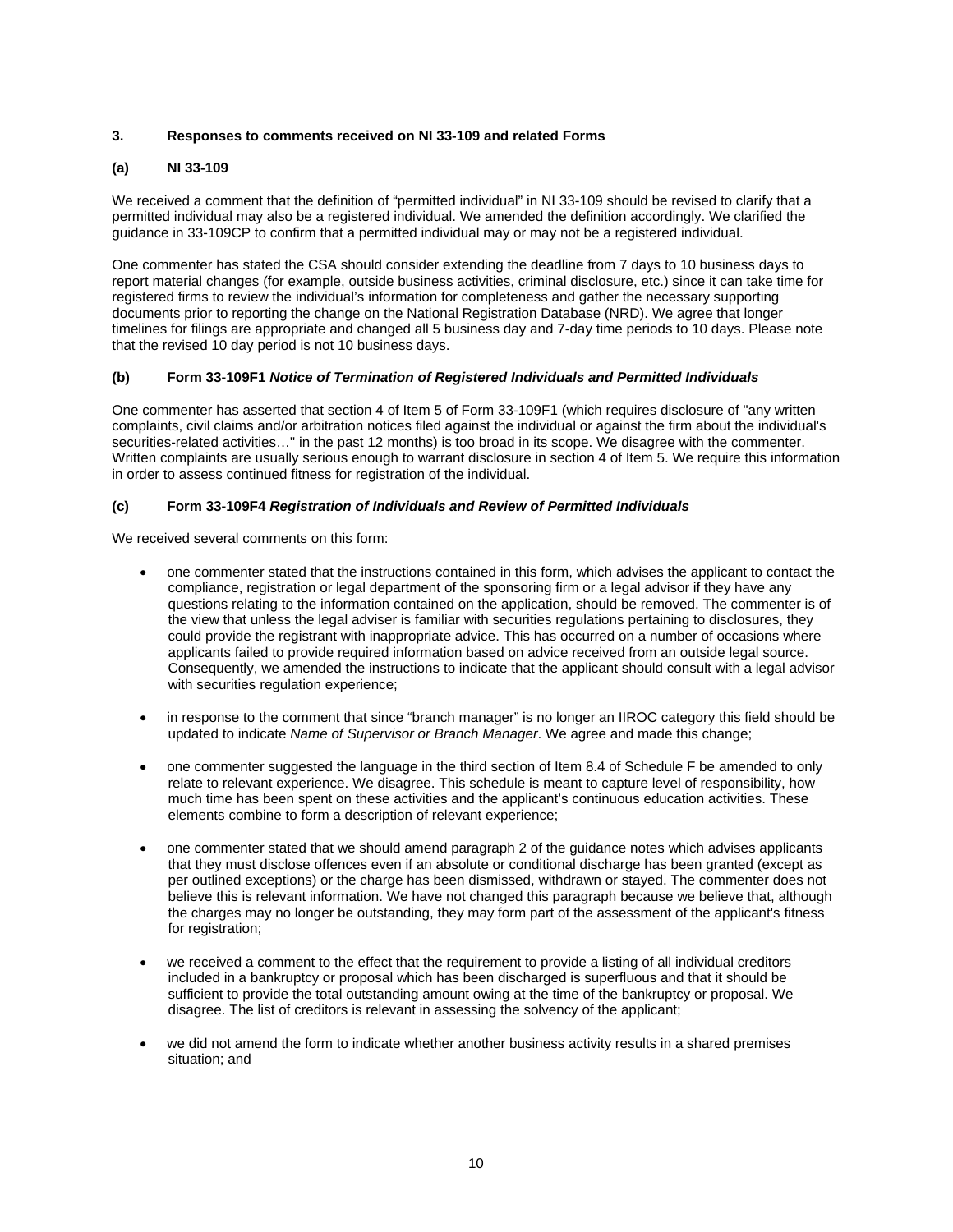• in response to the comment that we should append a specific form for the submission to jurisdiction and appointment of agent for service for individuals, we added guidance in 33-109CP indicating that the form used by the firm is an acceptable format to the regulator.

# *(d) Form 33-109F5 Change of Registration Information*

We agree with the comment that we should add the NRD number and the registration categories of the firm, and have made this change.

# **(e) Form 33-109F6** *Firm Registration*

We received several comments on the requirements to provide information on "specified affiliates"; commenters stated that they consider the list of specified affiliates to be too broad and onerous to provide this disclosure. We note that, as outlined in Part 9 *Certification*, all information must be provided to the best of the applicant's knowledge and after reasonable inquiry. We acknowledge that this disclosure will vary according to the size of the firm and the number of affiliates. We amended Parts 7 and 8 to limit the information that must be provided to the last seven years in order that this disclosure is less onerous.

We received a request to clarify the meaning of "significant conflicts of interest" in section 6.2 of Form 33-109F6. As this is a principle based requirement, we expect registrants to make this determination according to the nature of the conflict and the size and activities of the firm.

### **List of commenters**

- **Advocis**
- Alternative Investment Management Association Canada
- BMO Financial Group's Private Client Group
- Borden Ladner Gervais LLP
- Canadian Bankers Association of Canada
- Canadian Foundation for Advancement of Investor Rights
- Canadian Imperial Bank of Commerce
- Canadian Investor Protection Fund
- Chambre de la sécurité financière (*available on the AMF website only*)
- CI Investments Inc.
- CSI Global Education, Inc.
- Edward Jones
- Exempt Market Dealers Association of Canada
- Fidelity Investments Canada ULC
- Gestion Universitas (*available on the AMF website only*)
- IGM Financial Inc.
- Independent Financial Brokers of Canada
- Investment Funds Institute of Canada
- Investment Industry Association of Canada
- Irwin, White & Jennings counsel to Growth Works Capital Ltd.
- Lycos Asset Management Inc.
- Manulife Securities Incorporated and Manulife Securities Investment Services Inc.
- Mouvement d'éducation et de défense des actionnaires (MÉDAC) (*available on the AMF website only*)